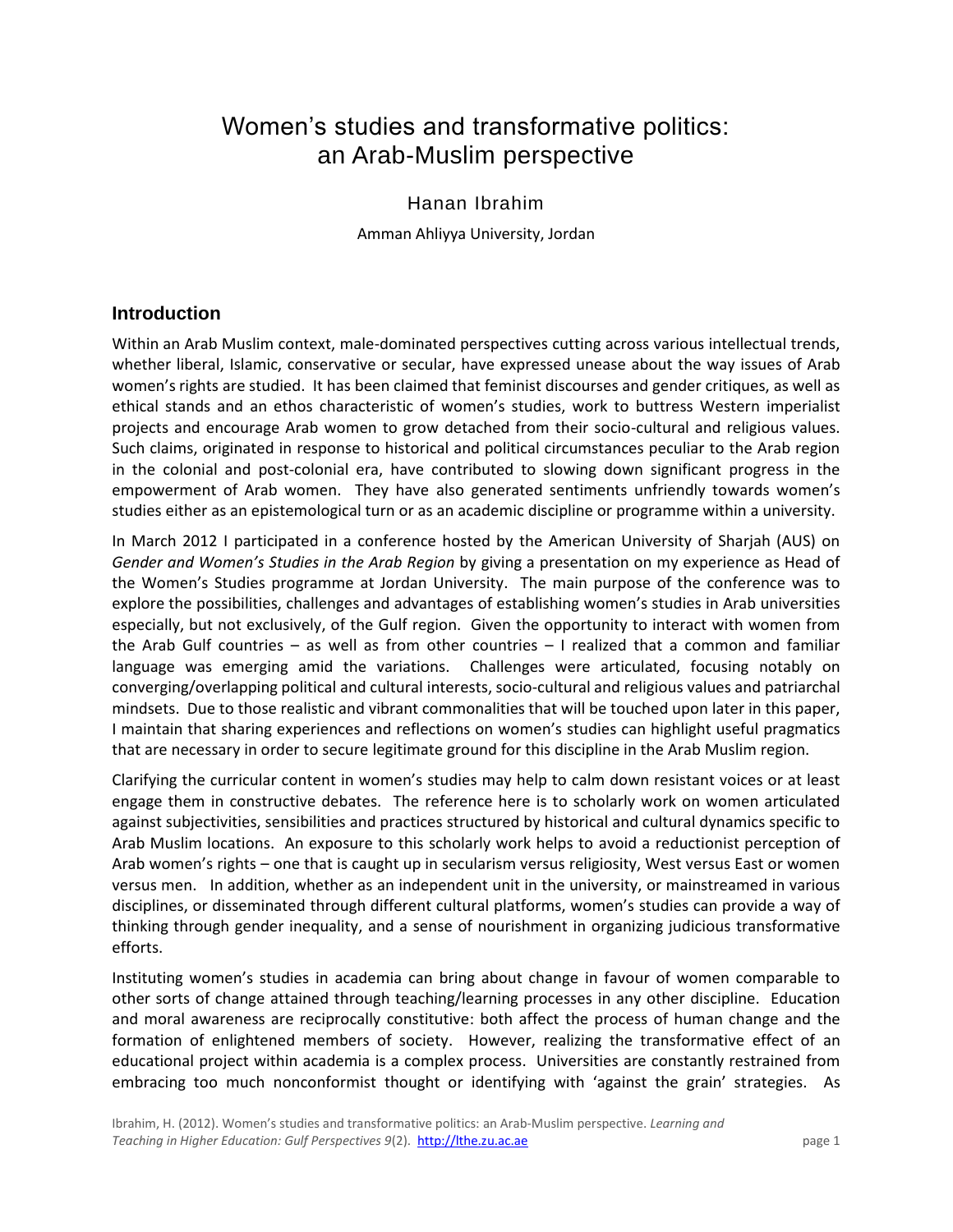maintained by MacCabe (1987) in his foreword to Spivak's *In Other Worlds,* "the problem is neither the micro-political conservatism of any institution nor the genuine problem of elaborating an educational programme which emphasized both individual specificity and public competence. It is that such a project will encounter powerful macro-political resistance" (p. xviii).

## **Necessary definitions**

Before proceeding, some terms used in the present paper need to be framed. I begin with the term 'women's studies', which I use to refer to either departments of women's studies, or women's studies courses, or to the body of knowledge and scholarship on women. The context determines which of the above is intended. However, I use the term with capital letters to denote Women's Studies as an independent unit in the university. Mainstreaming gender and women's studies in school curricula and relevant cultural performances is a crucial initiative towards a heightened "feminist" consciousness; still, it is not the specific concern of this paper.

In this paper, I consider feminism as an integral part of women's studies. I find Mir-Hosseini's (2011) definition of the feminist epistemology in her article *Beyond 'Islam' vs. 'Feminism'* useful for the purpose of this paper. She describes feminism as a knowledge project that "sheds light on how we know what we know about women's rights in law, including laws that take their legitimacy from religion, enabling us to challenge, from within, the patriarchy that is institutionalised in a legal tradition" (p. 2). The definition is safe to adopt in view of its inclusiveness, but also in its resistance to hegemonic impulses. For her, feminism "includes a general concern with women's issues, an awareness that women suffer discrimination at work, in the home and in society because of their gender, and action aimed at improving their lives and changing the situation" (ibid.).

The use of the term 'feminism' in the above sense does not blur the fact that there are different types of feminism and that each is imbued with different political connotations. In fact, this pursuit of 'difference' has added to the ethical dimensions of feminism. Golley (2004) points out how "feminist theory is colonial when it studies Third World Women as a monolithic subject regardless of class, ethnic, or racial location" (p. 4). Islam, she confirms, "has always been the pot within which the subject Arab women has been cooked. The West has a generalized view that Arab women are Muslims and that Islam...oppresses women. The reaction to this view has also centered on Islam, this time defending its treatment of women" (p. 17).

As for the terms 'Middle East', 'the Islamic World', 'the Arab Gulf' and the 'Arab world', I use them bearing in mind that despite the wide variations between them, "crucial linkages also widely exist" (Mikdashi, 2012). A common Islamic cultural heritage and a common language have characterized a great deal of the Arabs' social sphere and maintained a distinctive character for the region and its peoples (Golley, 2004; Sabbagh, 2005).

The zealous commitment to tribal codes of practices and tribal identity in many Arab countries complicates political and civilian life, hampers progress pertaining to women, and often leads to the obstruction of democratic progress and transparent accountability. Nationalism and Islamism are "major discursive frameworks" of the Arab world (Moghadam, 2004, p. 67). Transformation in the Arab world is a gradual process, uneven in its modes and social scope, and influenced by each country's wealth, embraced ideology and attitudes, and political status (Golley, 2004; Moghadam, 2004). However, religious and cultural convergences constitute a common ground for handling some of the common challenges confronting the establishment of Women's Studies in the Arab region.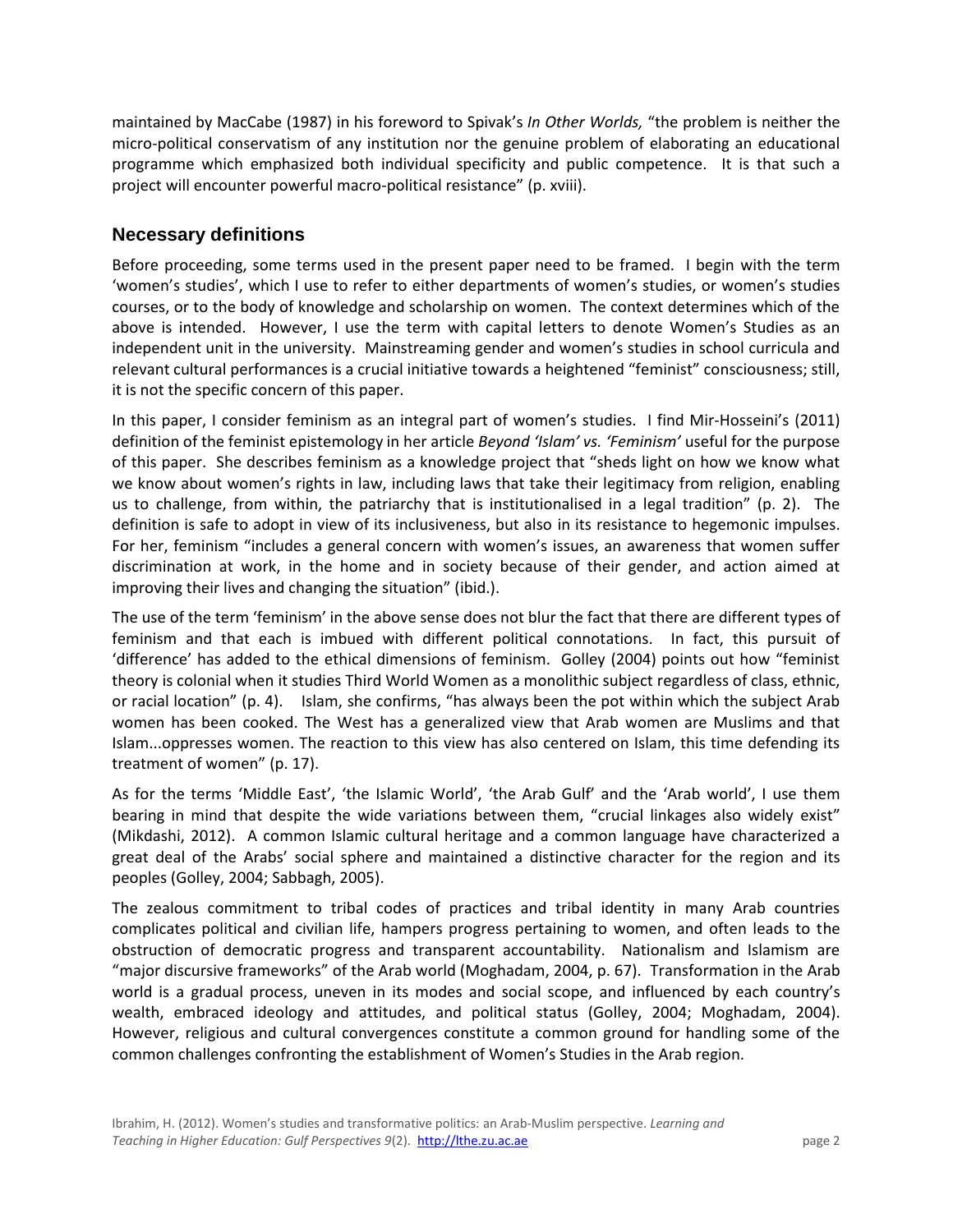#### **Women's studies: curricula, methods and involved educators**

"It takes a feminist curiosity to see a beauty salon as a political forum—and to pay attention. Here is where the relationship between public and private power is being sorted out" (Enloe, 2004, p. 296).

Rylance (1992) has argued that "while higher education institutions do not actively discriminate against women, their culture makes it significantly more difficult for them to succeed" (p. 159). The "uneasy alliance" (Lowe & Benston, 1991) between the University and Women's Studies calls for an exploration of the nature of the relation between the two. Whereas there are some common grounds accounting for such a problematic relation across various geographical locations, there are still others that pertain to specific locations.

Within an Arab Muslim context, the existence of Women's Studies as an independent unit in the university is often viewed as a strategic move to endorse a 'modern' image of the university. As argued by Enloe (2004), "patriarchy is not old hat. And it is not fixed. The structures and beliefs that combine to privilege masculinity are continuously being modernized" (p. 6). However, I draw upon my own experience in Women's Studies at Jordan University to share thoughts and insights that can enhance the performance of women's studies not only in my own context, but also in other similar Arab Muslim contexts, such as that of the Arab Gulf countries.

Seven years ago Women's Studies constituted a programme (not a department) in our university; and it was obvious to me that greater efforts were needed from within the programme to obtain official approval for what other departments typically obtained with less effort. Such approvals pertain to issues like the recruitment of more academic and administrative staff, provision of more space for the programme's activities, hosting speakers from outside the country, allocating a larger budget for PhD scholarships, and other less visible matters. This is not to mention the constant need to challenge male and female colleagues' scepticism about the academic and practical feasibility of the programme, its content, intended outcome, and impact on development issues.

Students frequently expressed unease concerning the quick turnover of academic staff, for the programme depended mainly on part-time rather than tenured faculty. In addition, they felt that generally instructors did not show keen interest in the advancement of women's status, nor in accumulating specifically feminist knowledge, nor in the (un)ethical implications of different discourses for women. Limited recruitment opportunities were a major challenge: due to the interdisciplinary nature of the programme, instructors were recruited either on a part-time basis or called from different departments of the university.

Students often complained that courses like *Women and Law*, *Women and Psychology*, *Women and Economy*, and others were approached in a manner that downplayed visions, strategies and politics necessary for the advancement of women's cause and sustenance of the programme itself. The transformative dimension inherent in feminist knowledge was pulled out of the overall curriculum, and dedication to feminist ethics and politics was either elided or relegated to a marginal position. In addition, the existing staff were, expectedly, committed to their original departments and did not necessarily have the vigour or the knowledge needed to nurture the foundational premises of Women's Studies. This mode of teaching tended to make the classroom a passive locus for the mere accumulation of uncontested knowledge, and for "accommodation and assimilation and consequent depoliticization in the academy" (Mohanty, 2003, pp. 195-204).

Even if the percentage of female academics in decision-making posts in Jordanian universities is on the increase, the issue, as framed by Rylance (1992), has to do with assessing their actual success in providing "a language for the exchange of ideas about values and the recognition of human experiences,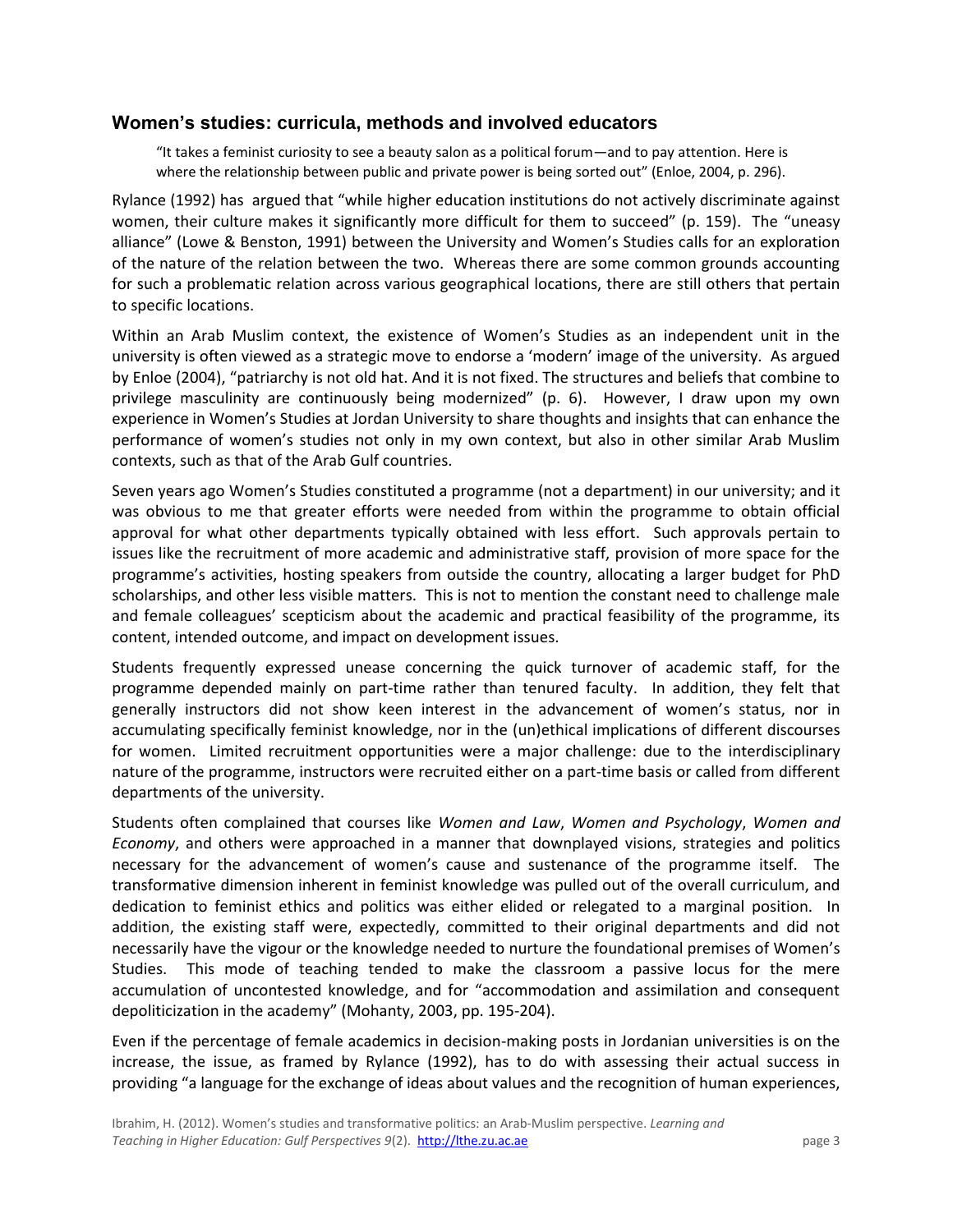and [organizing] important political pressure for the establishment of that language" (p. 178). Mohanty elaborates on how radical educators envision the academy as a site for both disseminating and contesting knowledge. In the classroom, both the teacher and the student can resist and produce ideas as well as interpret them (2003). This sort of pedagogical democracy requires a developed system of education that encourages the above principles and the recruitment of academics who can work with these principles. $<sup>1</sup>$ </sup>

Educators well exposed to feminist epistemology can better work out private and public strategies for change and inscribe a culturally informed feminist pedagogy (Mohanty, 2003). In fact, women's studies in the Arab world can benefit a great deal from a liminal-spaced women's enquiry – one informed by an intersection of multiple identities evolved through belonging to two spaces and times. The reference here is to scholarly enquiry made by Muslim women who live in the West and are currently producing a corpus of knowledge on Muslim women. The exposure to diverse feminist epistemology, politics and visions implicated in those studies is strategically needed in view of the fact that all branches of feminist thought have valued "multifarious female experiences – in consciousness-raising and in writing" (Whelehan, 1995, p. 205). This diverse exposure reinforces the ethical dimension of women's studies in the academic institution considering the resistance with which those studies are met. Kamuf's (1991) fears are not unsubstantiated when she explains how placing Women's Studies in the university can subject feminist studies to male rule and deprive feminist scholarship of its passion and vigour. Kamuf calls for greater efforts to rectify women's omission from the "institutional mainstream" dominated by masculine ideology (1991).

My involvement with women's organizations in Jordan made me realize the extent to which the absence of a 'feminist philosophy' from development projects targeting women can affect women's empowerment as subjects and objects of change. These projects are generally designed to render women agents for social and economic development rather than for their own self-development. They involve women and target women but alarmingly lack the focus needed to enable them develop a perception of their own self-worth, and become their own agents for economic autonomy—concepts that have been pivotal to feminism. The targeted women of those projects join useful training workshops, advocacy programmes, and skill enhancement courses. However, they continue to see their worth exclusively in terms of the benefits they bring to others. I do not mean to argue that the status of Arab women can be transformed only if they embrace 'feminist' ideals or acquire feminist epistemology: the absurdity of any such claim can naturally work to abort all efforts for transforming the status of Arab women. The intention, rather, is to encourage the involvement of people informed in feminist philosophy and 'ethics' in setting out objectives that serve women truly well in developmentbased projects.

## **Women's studies and women's movements in Jordan and the Arab Gulf countries: links, impacts and exigencies**

Tracing the emergence of feminism from within a Western context reveals how the women's movement has had a considerable impact on the formation and development of women's studies (Mohanty, 2003). Lowe & Benston (1991), in their joint article *The uneasy alliance of feminism and academia*, discussed how feminist scholarship and Women's Studies both came out of the women's movement and were

 $\overline{a}$ 

 $<sup>1</sup>$  The generally stagnant/declining standard of the educational system at different levels and the poor quality of</sup> teaching-learning processes in many parts of the Arab world have been major issues addressed by various researchers, governments, and international organizations.

Ibrahim, H. (2012). Women's studies and transformative politics: an Arab-Muslim perspective. *Learning and Teaching in Higher Education: Gulf Perspectives 9(2).* http://lthe.zu.ac.ae page 4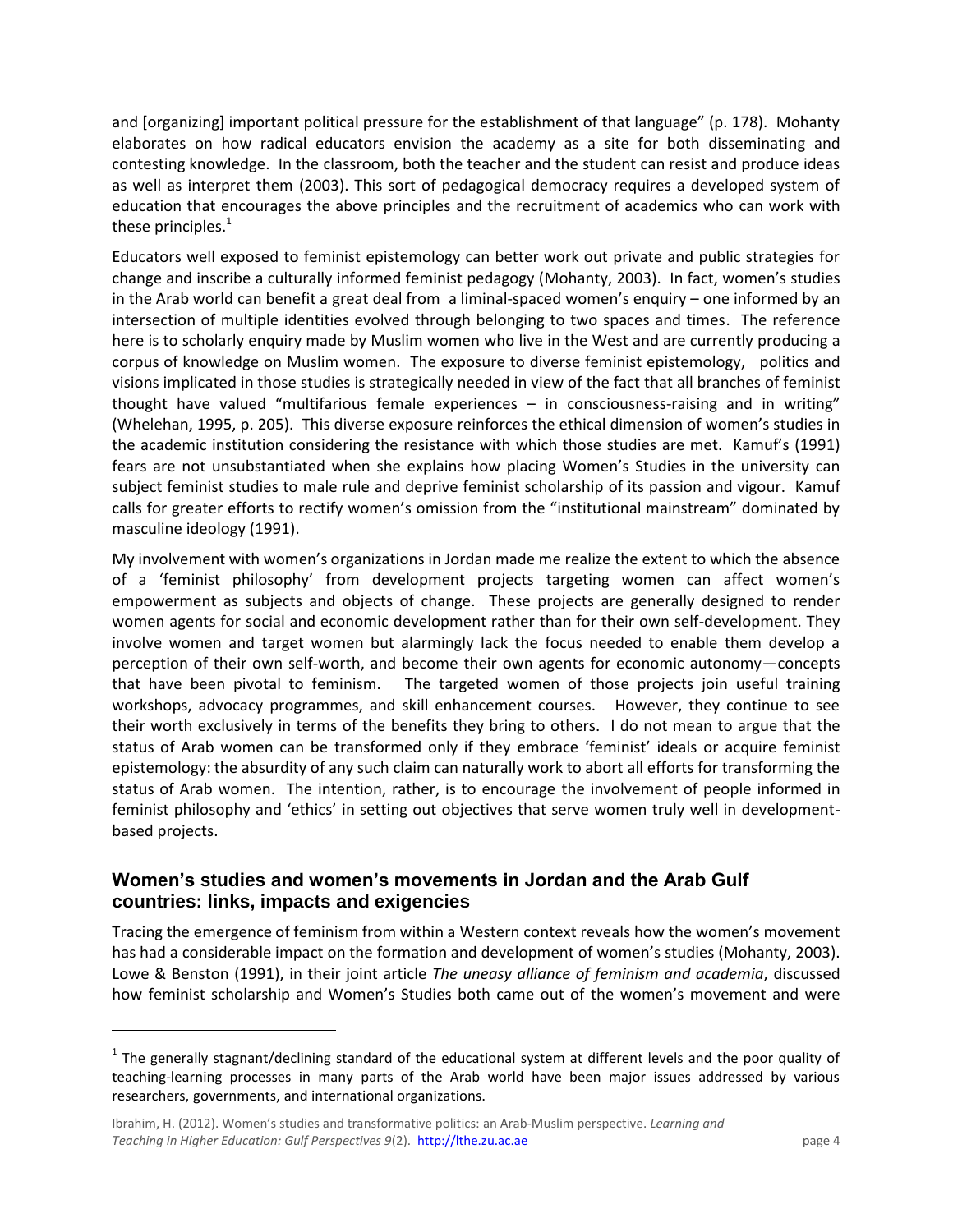seen as "a way of disseminating feminist scholarship and of 'educating for change'" (pp. 48). They reflect on how "feminism has given Women's Studies a strong collectivist tendency because of the feminist conviction that individual development and strength depend on support from a community" (p. 49). Rosen (2006) also elaborates on how the Women's Movements managed to affect all aspects of life in the United States, including the academic.

Women's Studies at Jordan University did not come out of a Jordanian women's movement: the latter cannot be said to have had a role in pushing for the establishment of Women's Studies nor for setting out certain visions or strategies for it. How the absence of such relation could have affected the development and credibility of the programme would require a separate study backed by empirical data. It is true that historical and cultural specificity should be taken into consideration when undertaking a comparative analysis between Women's Studies in Jordan and those in other Western countries as pertaining to their links with women's movement; however, there remain some transpersonal outlooks and philosophies relevant to different endeavours (Brooks, 2010).

Exposure to Western culture during colonial rule, as has been argued by Ahmed (1992), and the promotion of a feminist discourse by Western colonialists inside the colonized Arab countries, mainly in Egypt and consequently other Arab countries, could have alienated a collective consciousness from developing a genuine interest in pursuing women's rights, and in devising a platform, like that of Women's Studies, for the promotion of those rights. The general association made between women's rights issues and colonialism has led some to deny that Arab Muslim women have issues in the first place.

In any case, the first women's organization in Jordan was established in 1944, when a group of women started the so-called Women's Solidarity Society, with Queen Misbah (wife of King Abdullah) as its honorary president. Huda Sha'rawi, a feminist from Egypt (where feminist debates and women's movements have been the most energetic in the region), paid Jordan a visit in 1944. While meeting with King Abdullah I, she asked for his permission to establish a women's union branch in Jordan following the footsteps of the women's union in Egypt and many other Arab countries. The first Women's Union Society was established directly thereafter (1945), this time with Princess Zain Al Sharaf as the active president. In general, the activities at the time focused on meetings to raise women's awareness in health, motherhood and community welfare issues (Al-Atiyat, 2010).

The Arab-Israeli wars of 1948 and 1967 had a crucial effect on women's movements in Jordan and their activities. Both Jordanian and Palestinian<sup>2</sup> women focused on dealing with the refugees' problems and the Palestine question. The Arab Women's Federation (AWF) was established in 1954 and continued its activities until 1967; but they hardly mobilized women's rights or touched upon serious political issues. The general environment of the country was restrictive: political parties and their activities had already been banned since 1957 (Al-Atiyat, 2010).

On March 5, 1974, a letter from the late King Hussein granted the vote to all Jordanian women. In 1981, the Society of the Women's Federation in Jordan (WFJ) resumed its work under a new name, the Jordanian Women's Union. In the forties and fifties of the twentieth century, women's organizations were focused on nationalist issues while issues of women's rights specifically were hardly mobilized. In the period between 1973 and 1989, women were allowed to establish or restart their efforts and provide simple social services. The General Federation of Women was established by the government to serve as the only umbrella for women's actions and organizations in the Kingdom. After 1989, and due

l

 $^{2}$  Jordan and Palestine were united then under the Hashemite Kingdom of Jordan.

Ibrahim, H. (2012). Women's studies and transformative politics: an Arab-Muslim perspective. *Learning and Teaching in Higher Education: Gulf Perspectives 9(2).* http://lthe.zu.ac.ae page 5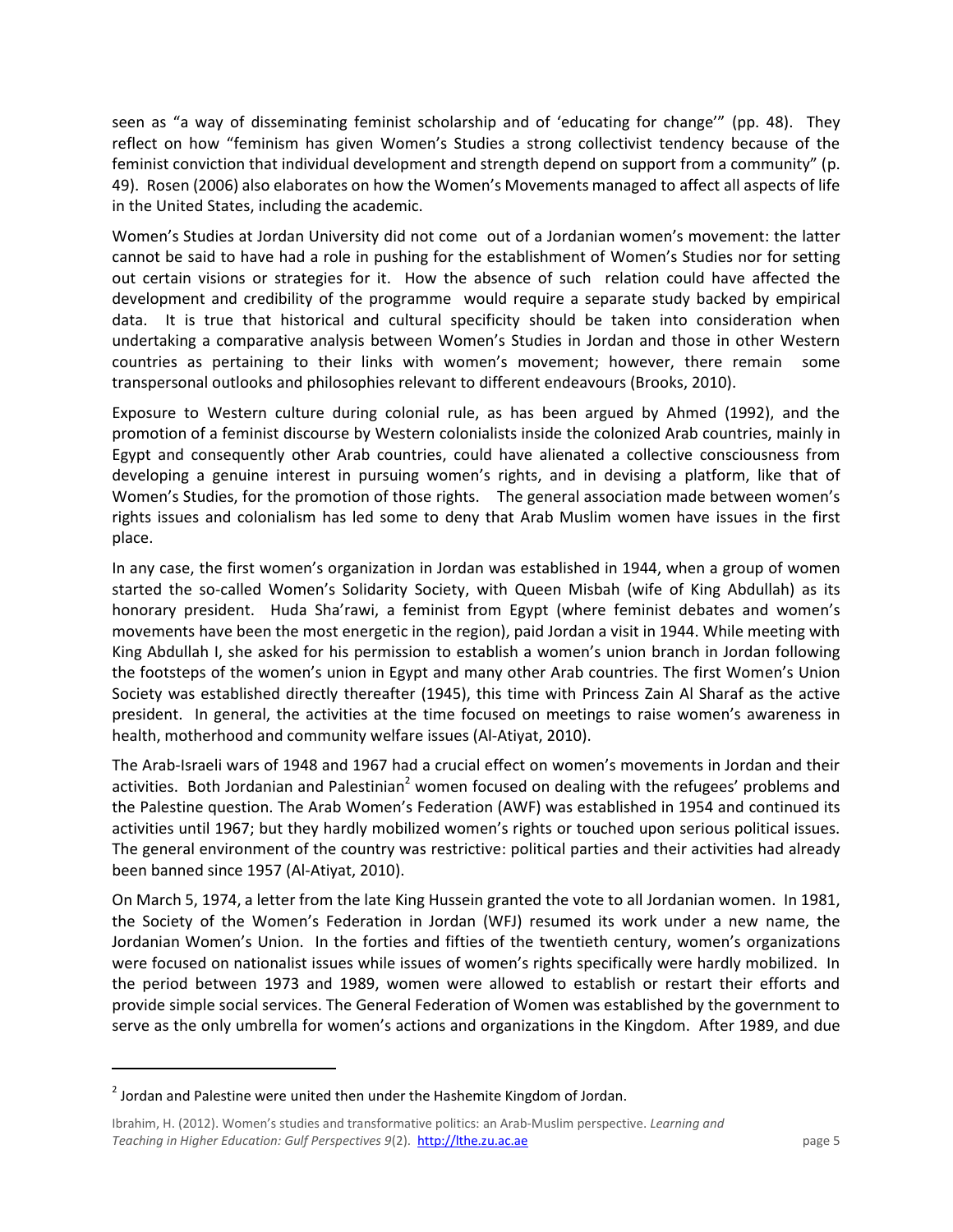to some national voices demanding more freedoms in various areas, more organizations were founded and allowed more activism in pursuit of political and educational rights for women. The state's intervention during this phase was represented by the active involvement of Princess Basma (Al-Atiyat, 2010).

Women's organizations and activities in Jordan are generally supported by the Hashemite Royal family. NGO's have proliferated in Jordan in the last two decades and implemented a great deal of development projects with a focus on women. Most of these are funded by foreign embassies and international organizations like the UN and USAID (Al-Atiyat, 2010). It should be mentioned that the scope of work of women's movements in Jordan is influenced by the wider political and social climate of the country and the international initiatives of the UN.

Only recently have some interactions and common activities begun to exist between women's organizations in Jordan and Women's Studies at Jordan University. It is interesting to note that in Jordan and the Arab Gulf countries, women's organizations and movements, whether classified as NGOs or SNGOs (state non-governmental organizations), are supervised and attended by the state or members of the ruling families. In both locations, the supervision of the state is seen as necessary to control the scope of work of civil society organizations, particularly those concerned with women, and prevent conflicts that might result between female activists and conservative groups who can be either the main supporters of the state or a perceived threat to its legitimacy (Krause, 2009).

In the Gulf States, the general socio-cultural and religious atmosphere has been influenced by the intellectual and ideological stands held by leaders of the Muslim Brotherhood in Egypt who had to flee the persecution of the Nasser government in the 'sixties and 'seventies and settle in Saudi Arabia and other Gulf countries. Those leaders reinforced the religious/Islamic identity of the Gulf States. Members of the Muslim Brotherhood coexisted with the Wahhabi and other less conservative Islamic groups that were prevalent elsewhere in the Arabian Peninsula. The Brotherhood leaders were welcomed in their new homes since "they typically were well-educated people – engineers, chemists, doctors, scientists, and teachers" (Ahmed, 2011, p. 57). During the 'sixties and 'seventies, oilfields were increasingly discovered and developed, leading to increased wealth and investments in the Gulf countries and to social and educational development. It also intensified conflicts of values between modernity and tradition, especially in family matters and women's rights to self-determination and public participation.

The Gulf countries are "not a monolithic entity; a wide gap exists between the countries in their legal structures and social attitudes. Generally, the UAE and Bahrain tend to be more open" than some other Gulf countries in issues relating to women (Koorosh, 2012, para. 5). Elnaggar (2007) argues that women in the Arab Gulf region in general and in Oman in particular run the risk of being marginalized from today's knowledge-based economy, due to lack of training and a traditionally male-dominated ICT sector (2007). The rise of women's education in the Gulf has not been matched by a parallel rise in women's public participation (Krause, 2009). All the Gulf States have strict strategic control over internal security, economic threats, and potential attacks on local culture, particularly in view of the high volume of expatriates.The Gulf family has benefited tremendously from economic transformation and the level of consumption has significantly increased (Elhaddad, 2003). There has also developed an increasing tension between women's roles as defined by Western feminism and traditional ones referenced by public discourse that woman's 'natural' propensities and her duties are towards her family and nation (Krause, 2009). Gulf women pursue Islamist activities supported by Islamic associations that "can also be used by women as a legitimate avenue for pursuing various interests 'behind the backs of or against the wills of even the most powerful actors' (Ferguson 1994: 18)" (Krause, 2009, p. 33).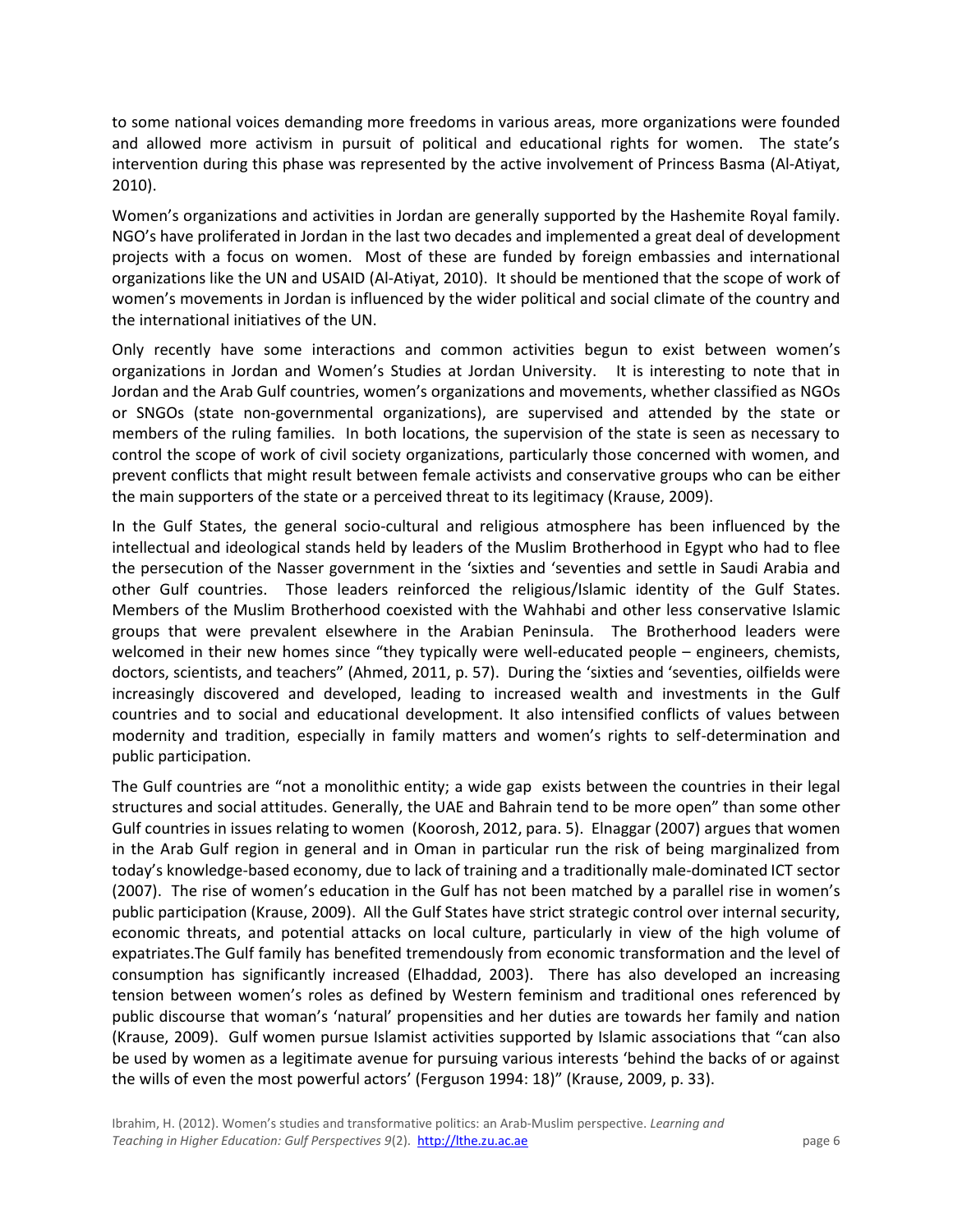Krause (2009) draws on the theoretical work of Foucault, Dean, Ferguson and Gupta to examine women's government-supported organizations and their role in government conduct and production. She explains how **t**he Arab Gulf countries as rentier-states restrict the work of civil society, creating obstacles to political and economic development. Oil-based prosperity allows the state to subdue and contain civil society activism by providing the services that they would normally perform or that they had performed in the past: "rentierism has produced what is called a 'rentier society', in which citizens are said to have an income without sometimes working" (p. 7). Krause notes, however, that leaders of the Gulf States have in many cases encouraged women to participate in the formal economy and to join the workforce.

Each women's organization is led by a sheikha (or sheikhas) of the area in which it is located. Elite state actors supervising women's organizations produce the state discursively and rely heavily on the monarchies that guide and fund the states' agendas. Those organizations undertake many activities evolving around women's familial roles, social service, Islam and child raising. Religion is often felt to be a subject that women should particularly understand and pass down to their children. Prestigious salaries and training for the elite members running the organizations produce empowered women who enable 'governing at a distance' (Krause, 2009) and "most government-supported women's associations direct their activities to areas they regard as 'apolitical'" (Krause, 2009, p. 22). Centers for childcare and women's literacy have been opened throughout the Emirates and funded mainly "by local notable women" (Ahmed, 2000, p. 275).

Great strides have been made by Gulf women in diverse areas; however, significant challenges still exist (El-Haddad, 2003). Kelly's (2011) study indicates that Bahraini women, for example, enjoy the greatest degree of freedom in the Gulf region, followed by women in Kuwait, the UAE, Qatar, and Oman; Saudi Arabia is significantly more conservative. Political participation and voting rights for women in the Arab Gulf lag much behind national and international standards (Krause, 2009). In many GCC universities, women now outnumber men significantly; while the rate of women's employment varies considerably between the GCC countries – and between regions within countries – reflecting different cultural norms (Economist Intelligence Unit, 2009). The Gulf countries are eager to get returns on their significant investment in educating women; however, the success in bridging the gender gap in education is not reflected in the workforce. A 2008 study found that women comprise only 19.2% - fewer than one in five - of the workforce in the GCC economies (Krause, 2009). This means that the countries are underusing a significant resource that could otherwise contribute greatly to their ambitions.

The Gulf countries did not perform well in nearly all areas examined in the Freedom House study, *Women's rights in the Middle East and North Africa: citizenship and justice* (Nazir & Tomppert, 2005). They scored particularly poorly regarding legal rights, protection from discrimination and political rights, as well as in women's personal status and autonomy. The few existing authoritative works on women in the Gulf are quick to point out that women in fact continue to struggle for basic political rights and are subject to inferior citizenship rights (Kelly, 2011; Al-Yousef, 2009). Females in the Gulf States compete not only with citizen males but also with non-citizen males who constitute a large percentage of the labour force (Al-Yousef, 2009).They still need to exert more efforts to overcome many of the obstacles that lead to their political disempowerment and subjugation (Al-Qassemi, 2010). Even if the state provides for them through financial security provided to the males supporting them, their own economic participation will help them develop a sense of self-gratification and self-respect.

Gulf women's discursive engagement with Women's Studies either through instituted programmes based in their universities or through developing interest in women's scholarly work can lead to insightful reflections about issues including identity and self-worth, women's empowerment, and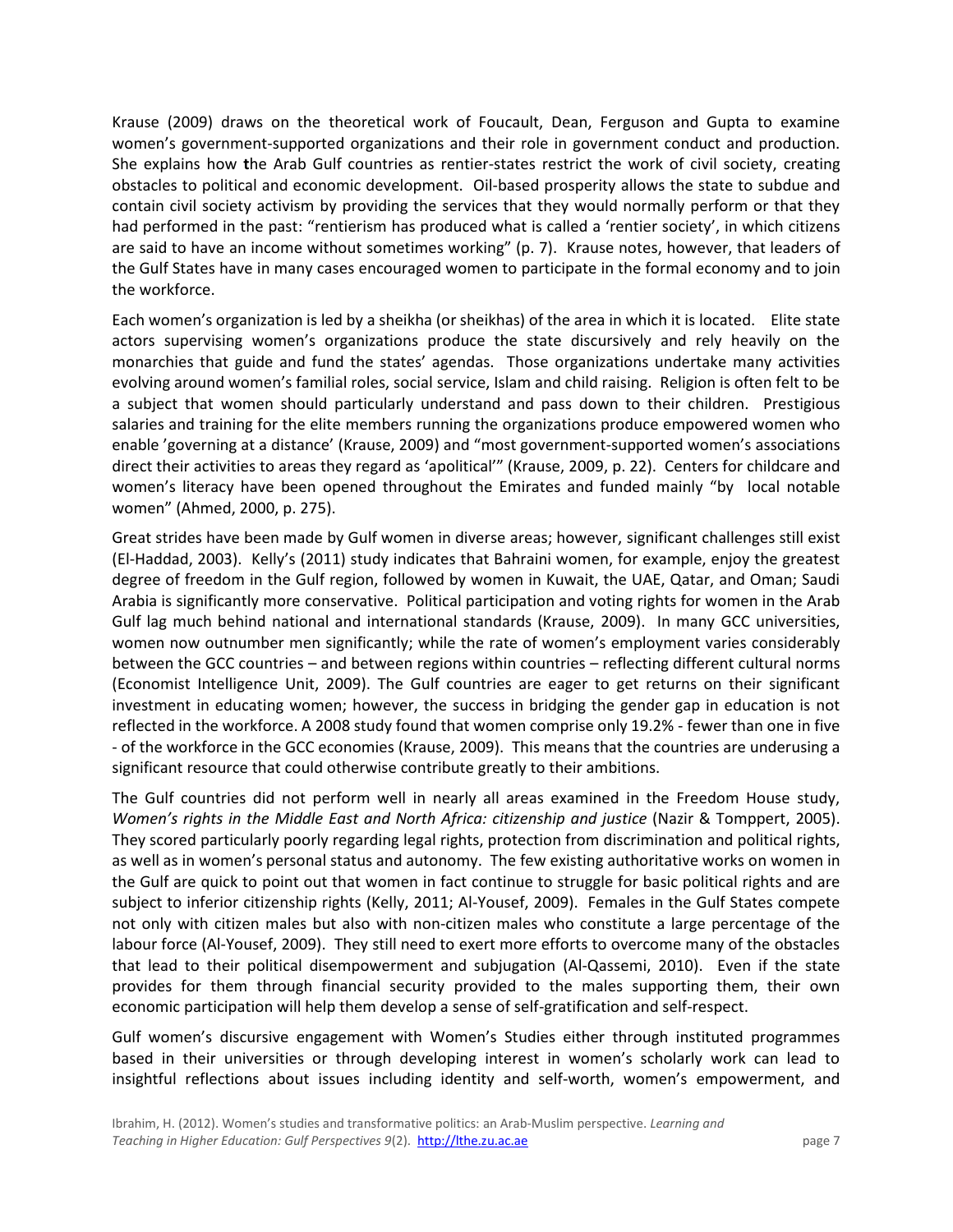women's financial autonomy. These studies can enable them to come to grips with the necessary rationale to make informed, ethical choices about their own lives, their part in enhancing the economy of their own countries and expressing practical solidarity with other Arab women on development issues. Knowledge, including feminist knowledge, is conducive to a change in perceptions and behaviour (Huyssen, 1991). Feminist knowledge enables more substantiated claims for equal citizenship rights, erosion of gender-based discrimination in all laws, protection from violence, public participation, and women's rights awareness campaigns (International Federation for Human Rights, 2010; Nazir, 2010). Jordan is known to be more liberal and 'Westernized' than the Gulf States due to historical factors and the 'liberal' mentality of the ruling family. However, this should not undermine the commonality of certain dynamics involved in securing a credible presence of Women's Studies in both geographical locations. For, as in the Gulf States, the majority of Jordanian women, and indeed men, still subscribe to traditional codes and practices, and abide by strict tribal rules. In such contexts, local legitimacy is a major issue for women's studies.

## **Women's studies and local legitimacy**

Women's intellectual interventions in various humanist paradigms of knowledge exposed many of the moral gaps inherent to those paradigms. Weedon (2004), Flax (1990), Frazer & Nicholson (1990), Hekman (1995), Di Stefano (1990) and others have impinged on the relations that feminism can have with postmodernism. Kamuf (1991), Eagleton (1991), Harding (1990), Enloe (2004), Rosen (2006), among others, contested the notion of a grand theory subsuming the diverse subjectivities in various cultural locations.

Non-Westerns intellectuals living (or having lived) in the West have been involved in complex sociocultural and political debates and clarifications about Islam, Islamic feminism, simplistic representations of Islam and other issues impinging on the multifarious relations between the West and the Muslim world. Those include works by thinkers including Edward Said (1993), Leila Ahmed (2011, 1992), Saba Mahmood (2005), Homi Bhabha (1995), Gayatri Chakravorty Spivak (1987), Asma Barlas (2002), and many others. Works by Western intellectuals like Slavoj Žižek (Žižek & Gunjevic, 2012), Cynthia Enloe (2004), Isobel Coleman (2010) and others have also been concerned with Islam, political ethics, globalization and their impact on women in a range of contexts. The literary and intellectual work of some Arab and Muslim feminists is seen as having contributed directly or indirectly to reinforce an orientalist image of Islam as inherently oppressive to women and incompetent with modernity. This image of Islam is conjured to satisfy some Western readers' expectations/perceptions of Islam (Ibrahim, 2000; Ahmed, 1992; Said, 1993). Saba Mahmood has exposed how "women's oppression in Islam became a theme that was taken up in a raft of books that quickly became best sellers. Those books were almost all ... autobiographical works in which the authors, all women, attested to their personal sufferings under Islam" (Ahmed, 2011, p. 224).

There has been increasing scholarly work, unleashed by Muslim and non-Muslim thinkers, to expose how some Muslim feminists can cause offence to Muslim women and culture and to explore women's diverse moral voices and contextualized resistance to a hegemonic or colonial feminism – one which tends to define the Western emancipation of women as *the* universal model. Those intellectual and ethical interventions unravelling white and colonial discourses do not seem to have caused a significant revision of reductionist receptions of women's studies by many academics from within Arab universities. Their lack of interest in engaging with such studies is actually slowing the process of laying more legitimate bases upon which women's studies can be nurtured.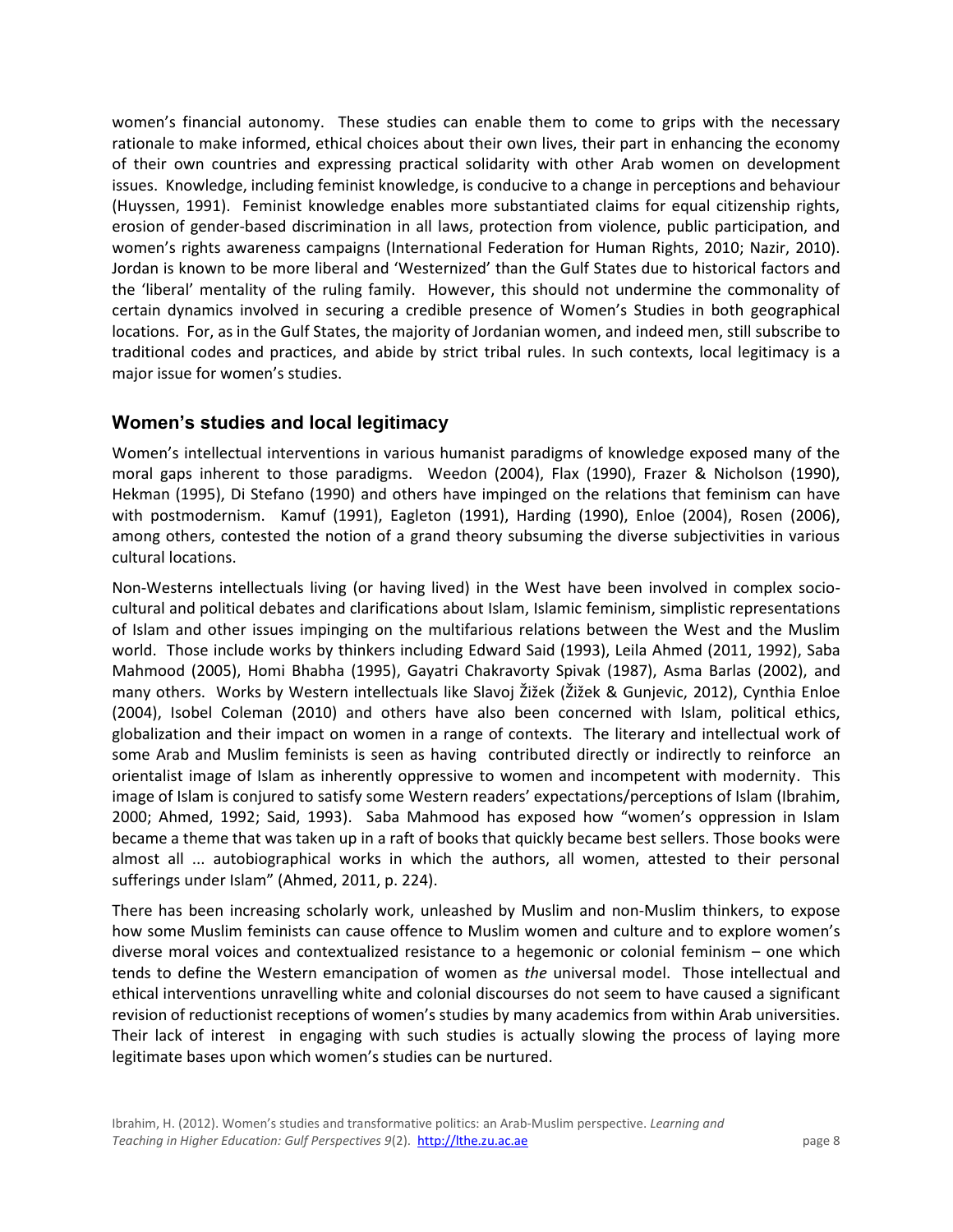'Sisterhood', a concept long espoused by feminists, is being contested as an overly simplistic concept homogenising the various forms of women's oppression. Thus, for example, scholars like Saba Mahmood warn of an irresponsible feminism, asserting that "unless feminists rethink their complicity in [the imperialist Western] ... project ... feminism runs the risk of becoming more of a handmaiden of empire in our age than a trenchant critic of the European American will to power" (2011, p. 229). Ahmed (1992), Mohanty (1991, 2003), Spivak (1987) and others have persistently argued that the adoption of one version of feminism, such as that grounded in a Western model of liberation, can compromise the reality of other non-Western women's subjugation. It also works to support a colonial discourse utilizing Muslim women's 'oppressed' status to justify Western rule of others' lands under the moral pretext of civilizing those others. This discourse is now being deconstructed: Rosen (2006), for example, comments on how "Western feminists began to listen, rather than lecture" (2006, p. 341). Enloe (2004) urges women to pursue "a genuine cross-national alliance of equals" that is based on "intense listening, questioning, and rethinking" to increase activists' feminist recognition "of what causes the perpetuation of masculinisation in public life, not only 'over there' but 'here at home'" (p. 303). The intensity of those debates constitutes a challenge to voices suspicious of women's studies as totally complicit with imperialist plans and as culturally inattentive.

Mahmud (2005) rethinks the link traditionally held between secularism on the one hand, and emancipatory feminism, on the other. She builds her thesis on the question which puzzles many feminists, namely: why would a large number of women across the Muslim world actively support socioreligious movements that sustain women's subordination at a historical moment when more 'emancipatory possibilities' are available to them? She describes how such movements are judged within the terms of liberal progressive imagination, and how they proliferated as a result of "crucial elements within the historical trajectory of secular liberalism across the globe" (p. 192). Female pietists make use of tools associated with those movements, including the veil, to assert their identity, on the assumption that bodily practices create a subject that is pious and not the other way around. Mahmud's discussion is intended to contest the reductive assumptions associating female pietists with submission, and to emphasize that "the activities of the mosque or the piety movement are oriented … toward the retraining of ethical sensibilities so as to create a new social and moral order" (p. 193). This kind of argument reclaims to many Muslim women their right to develop their identity as they deem appropriate within their own context. In addition, it challenges stereotypical images of female pietists or veiled women as passive presences or inactive/submissive followers.

Ahmed (2011), Mahmood (2009) and Jada'an (2010) critique some Muslim feminists like Irshad Manji and Hirsi Ali for their contemptuous, inaccurate and erroneous historical account of Islam and Muslim men as "unparalleled" in their "barbarity and misogyny" (Ahmed, p. 226). The latter authors' account is viewed as extremely subjective, biased and indifferent to historical and cultural variables shaping a particular perception of Islam in their own settings. In Islamophobic spaces, such an aggressive depiction of Islam can secure those feminists sympathy, publicity and recognition. It also can be manipulated to justify cultural imperialism and other hegemonic plans for 'the less civilized.' For Muslims, feminist scholarship that offends the sacred can provoke negative sentiments and jeopardize women's issues by rendering them "a handmaiden of empire in our age" (Mahmood, cited in Ahmed, 2011. p. 229). In contrast to such polarized accounts, a constructive debate can be encouraged in Women's Studies classes to expose the futile outcome of works that offend religious specificities of Arab Muslim women whose ethical code of reference is deeply rooted in those specificities. This engagement is part of pragmatic politics which Women's Studies can use to calm down antagonistic responses to women's issues as anti-Islamic.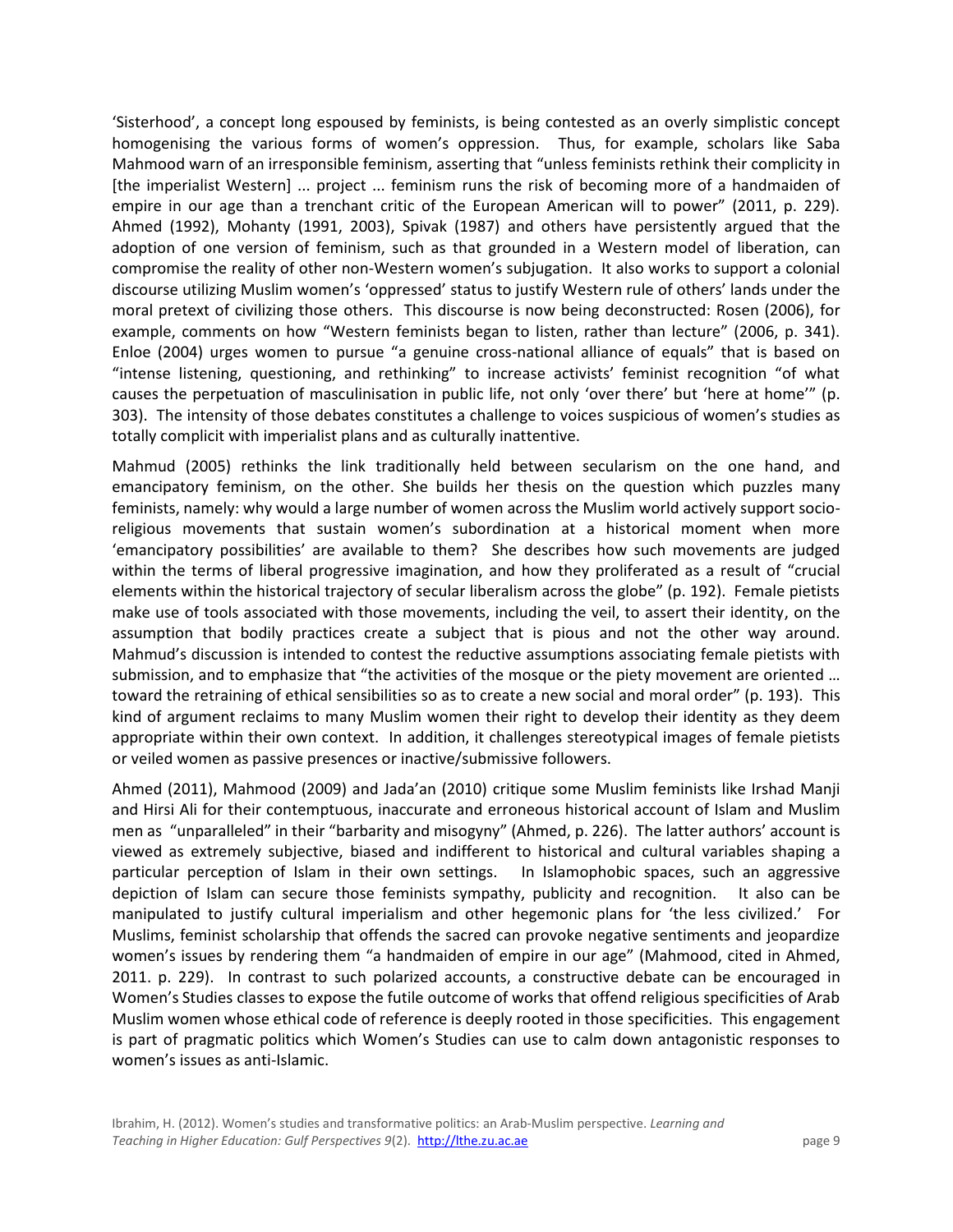However, women's studies grounded in new readings of women in Islam still trigger heated controversy and severe attacks by traditionalists. Ahmed notes that "some Islamists feel outrage at what is happening to Islam in America [which] cause[s] them to desperately begin to seek to figure out a way to, someday, put the genie back in the bottle" (2011, p. 305). After 9/11, she observes, young academics in the West identified as committed Muslims write about Islamic justice, which, by definition, includes gender justice. They clearly see that "past androcentric generations failed to interpret the Qur'an as entailing gender justice" (p. 277). The "variegated exploration of the Islamic religious heritage" (p. 286) by these young academics invokes the liminality which opening more horizons for many Muslim feminist writers defined through their presence and non-presence as Muslim in non Muslim spaces (Gambetti, 2009, p. 102). Their scholarly endeavours to uncover women's relation to Islam offers new perspectives on the latter as a cultural and political dynamic that defies stereotypical and reductionist images of Islam as dogmatic and ahistorical. This not only does justice to actual workings of Islam, but also adds a new value to women's studies as a rich site for debating those workings. Ahmed (2011) holds that Islamists and the children of Islamists and not "the secular or privately religious Muslims... are now in the forefront of the struggle in relation to gender issues in Islam" (p. 297). She confirms how the increasing numbers of Muslim women in the West studying women in Islam are bringing "Islam into balance with what has been the norm in academia (in recent decades, anyway) in relation to women in Christianity and Judaism" (p. 279).

Many Muslim and non-Muslim thinkers are aware of how issues of women within a colonial and postcolonial context have been manipulated to justify attacks on Islam and Muslims (Ahmed, 2011, 1992). Leila Abu Lughod unravels how "the Islamofascist ... people aren't at all interested in what's actually going on in the Muslim world...they just use the woman question as an easy way to target Muslims" (cited by Ahmed, 2011, pp. 221-22). Some Western advocates of women's rights, as shown by Ahmed, are anti-feminist imperialists at home and "have made of the issue of the 'oppression' of women by men of other societies, to justify imperial war and domination" (2011, p. 222) The "replay of this ploy throughout history is all too familiar. In the preceding couple of decades feminist scholars had thoroughly examined and exposed the fraudulence of these ploys" (ibid.).

For more than two decades now, scholarly contributions by Third World women have had a remarkable impact in shaping the body of feminist knowledge and mapping its ethical trajectory. Much of this literature is produced by Muslim (not necessarily Islamist) feminist scholars. According to LeVine & Armando (2009), Muslims, rather than Western observers, are more qualified to investigate socioreligious movements, because they can see how the social solidarity within a postcolonial context is attained through piety, welfare deeds, and passions for justice as a way of confronting the state to provide for its citizens.

Mir-Hosseini (2010) and Jada'an (2010) analyse the phenomenon of having active Islamic feminism outside the Arab world in Muslim countries and among Muslims in the West. The absence of this activism within the Arab countries can be attributed to political and religious conditions restricting the articulation of similar discourses that would label their producers and advocates as apostate. This labelling is not always Islamically justified. Mir-Hosseini acknowledges the shift Islamic feminism has introduced in feminist theory and rethinking dogmas. The Islamic feminist project, she points out, is opposed by "Muslim traditionalists, Islamic fundamentalists and secular fundamentalists" (2011, p.5). Both Mir-Hosseini (2011; 2010) and Mahmood (2005; 2009) are critical of the ever escalating exchange between 'secular feminists', on the one hand, and the possibility of an 'Islamic feminism', on the other. According to Mahmood (2005), what is required is to transgress typical boundaries for political and state discussions to focus on "what constitutes a proper way of living ethically in a world where such questions were thought to have become obsolete" (p. 192).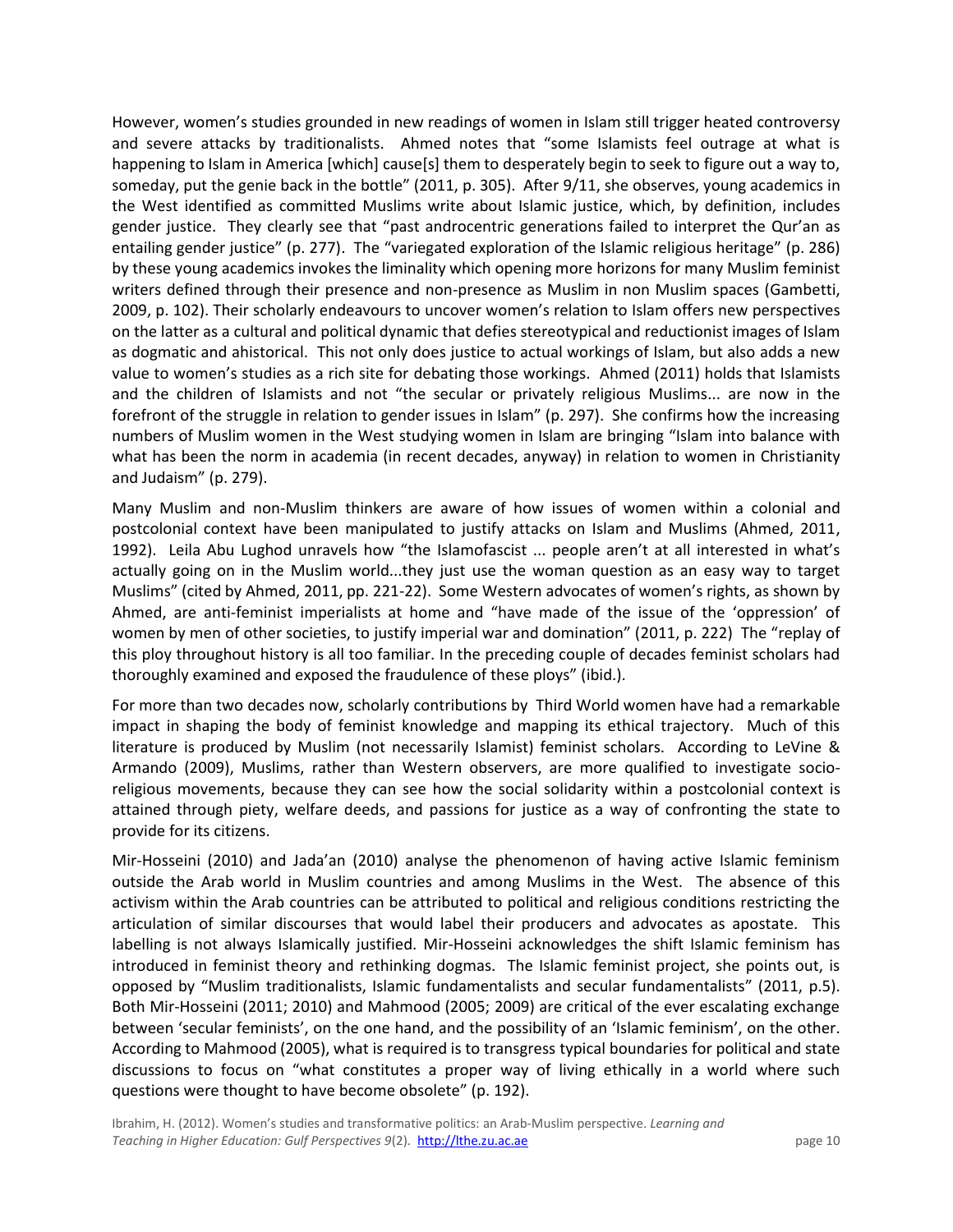Mahmood (2009) advocates pulling apart premises that lead to drawing rigid lines between "religious extremism and secular freedom wherein the former is judged to be uncritical, violent, and tyrannical and the latter tolerant, satirical, and democratic" (p. 836) and opts for the academy as one of the places to explore tensions and mutual bearings of both. Women's Studies can include in its curricula what encourages a healthy debate on Islam and feminism and what enables a sound interpretation of religious texts that goes beyond traditional male-dominated readings.

A debate on Muslim women and the veil has also been investigated by Žižek (2012), who tries to attribute to many of the Muslim practices meanings and values that defy typically stereotypical ones. He argues that "the need to keep women veiled implies an extremely sexualized universe in which the very encounter with woman is a provocation that no man will be able to resist" (p. 116). He also maintains that "the Muslim distrust of woman... paradoxically, in a negative way renders much more directly the traumatic-subversive-creative-explosive power of feminine subjectivity" (p. 126). Žižek not only discusses the meaning of the veil, but also underscores how "long before the unfortunate caricatures of the Prophet Muhammad, a deeply rooted scorn smouldered in the West towards any form of Islamic values, towards everything Islamic" (p, 139). Islam, he continues, was perceived as a "despotic, theocratic, violent, and anti-modern religion" (p. 140). He goes on to criticise the reaction of Western people to Muslim thinkers such as Tariq Ramadan who are "being tagged as hypocrites with a clear plan for the Islamification of Europe with their openly liberal views" (p. 141).

Islamic feminism is a sensitive area which has to be handled with caution and by people with religious knowledge, lest more tension is built between women's studies and its opponents (Ibrahim, 2011; 2012). Mutahhari (2009) confirms that "in Islam there is no derogatory view about woman as regards her nature and innate constitution" and that "the Qur'an exonerates the female sex from the accusation that woman is the source of temptation and sin and is half a devil" (p. 258). Yassine (2009) assumes a similar position when she asserts that "in contrast to 'Western feminists' who (supposedly) define liberation as contrasting with religion, Muslim women should seek liberation from 'macho interpretations' of Islam upon which men have built their privilege and power" (p. 308). Yassine is an Islamic feminist who confirms women's need to claim their rights that have been systematically confiscated by Muslim men and to obtain official degrees that enable them "to master the tools of theology" (pp. 309-313).

The above 'ethical' scholarship' pursued by feminists or thinkers interested in women's issues is now an indispensable part of women's studies. Women's Studies can be more empowered if it includes curricula significantly informed by the above ethical scholarship. Its academic role can be enhanced as a provider of a new trajectory for knowledge about Islam and Muslim women, thus enabling its students to use their studies to confront different challenges, not necessarily confined to women. In addition, the persistent dissemination of Arabic translation of the diverse scholarly work on Islam and women, whether produced regionally or internationally, can enable 'feminist ethics' become an integral part of the consciousness of a wider Arab public, including academics.

## **Conclusion**

The relationship between culture and institutions is symbiotic and mutually supportive. The academic institution has always transformed political consciousness and led to the revision of political institutions (Crothers & Lockhart, 2000). Cultural transformation initiates from multiple cultural locations that could be political movements or "institutions in which we can act as teachers and intellectuals" (Davis & Schleifer, 1992, p. 322). Women's Studies within the academic institution, like other studies, can stimulate political and moral consciousness conducive to a better reality for woman in Jordan and the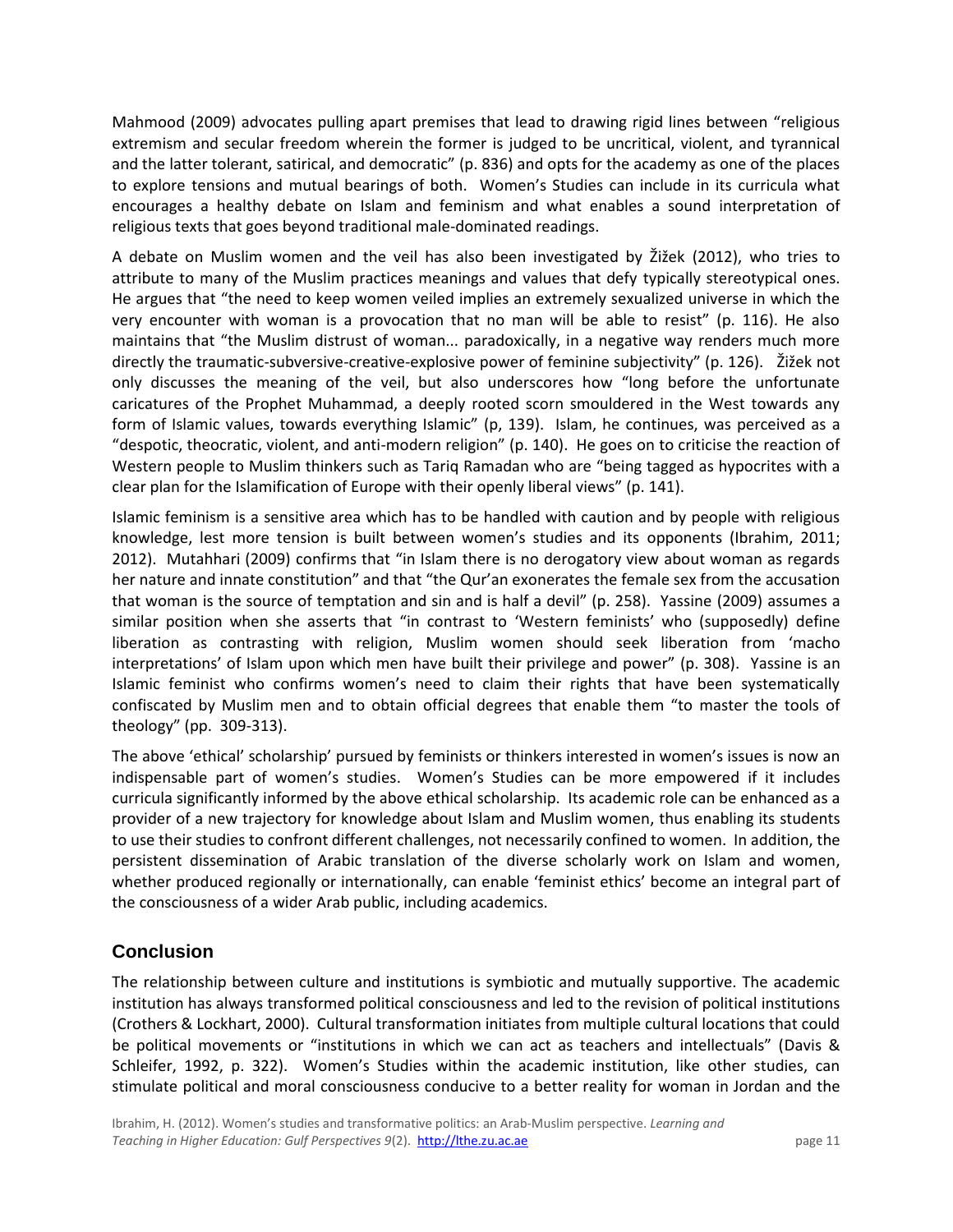Gulf. Yet, as illuminated in earlier parts of this paper, and in view of the problematic status of women's discourses in the region, Women's Studies need to be specifically heedful to legitimacy issues defined from within specific cultural contexts.

The adoption of certain pedagogical approaches can affect significantly how seeds of transformation embodied in many branches of knowledge can be nurtured (Mohanty, 2003; Žižek, 2011). Mohanty (2003) and Sanchez-Casal & MacDonald (2002) examine how hierarchy, whether in relation to theory or pedagogy, hampers progressive transformation. Not only is hierarchical theory vigorously contested as detrimental to feminist ethics, but also a hierarchical teacher/student relation should be fundamentally restructured. Orienting classroom practice toward a triad of teacher/student/difference (Sanchez-Casal & MacDonald, 2002) "highlights how multiply-situated cultural identities can be engaged" (p. 3) in the formation of the subject and object of Women's Studies' classes, building on narrated experiences from within classes. Students in a triad-structured acquire knowledge not only through the material they are assigned but also through their own negotiated differences. Teachers' and students' diverse experiences become tutorial sources from which students can learn and get a strong grip on the issue of identity difference not only across borders, but also within the same classroom (cf. Jones & Jenkins, 2007). They hence understand better the relation of their own situation to the curricula discussed in class. Also, the teacher can revise and transform the ground of her/his knowledge or inquiry in the light of those articulated differences. The teacher as such does not only guide, but s/he also listens, modifies and learns. It is through this triad engagement that students can be enabled to understand, criticize and act.

Women's Studies in the academic contexts of Jordan and the Gulf can help in changing the terms of cultural and religious debate to fight for women's empowerment within Islam and their culture instead of against it. The design of curricular content focused on local concerns, the utilization of available cultural tools, and the devising of productive pedagogical approaches are all pragmatic means for the success of Women's Studies. Also important is to plan for involving more students of Women's Studies in community research to deepen their understanding of how "the personal becomes intellectual, and the intellectual, personal" (Westkott, 1992, p. 396). Boundaries of statutory social work, as argued by Dominelli (1992), are pushed further if accompanied by an enthusiastic and sensitive 'feminist' vision.

Change in material conditions is quicker than change in values and beliefs (Tuchman, 2004, p. 164). Transforming women's status is interrelated with rethinking issues of identity, beliefs, pedagogical methods and cultural givens. It is a particularly hard process since it involves resisting oppressive practices often sustained under the pretext of protecting a religious and political sovereignty. Slow progress in women's rights and lack of commitment to gender equality in the Arab world imply that democracy may not be sustainable in Arab societies (Moghadam, 2003). Progress in women's issues is linked with a comprehensive view of development that challenges a totalitarian system restraining progress in socio-economic, political and cultural life. Žižek examines how "the notion of 'totalitarianism', far from being an effective theoretical concept, is a kind of *stopgap*: instead of enabling us to think, forcing us to acquire a new insight into the historical reality it describes, it relieves us of the duty to think, or even actively prevents us from thinking" (2011, p. 3). Diversity as a value inherent to feminism/women's studies today challenges all forms of ontological 'totalitarianism'. Giving due focus to 'feminist' exploration of diversity and the multiplicity of contextualized moral voices in curricula of Women's Studies reframes categories as 'Muslim women,' 'Western women,' 'sisterhood,' 'secular feminism' and 'Islamic feminism.'

However, the adoption of provocative feminist approaches intensifies counter-narrative and aborts progress in Arab women's status. Afshar (1996) and Azzam (1996) highlight the importance of social legitimacy for advancing women's status. This legitimacy is defined as one derived from anchoring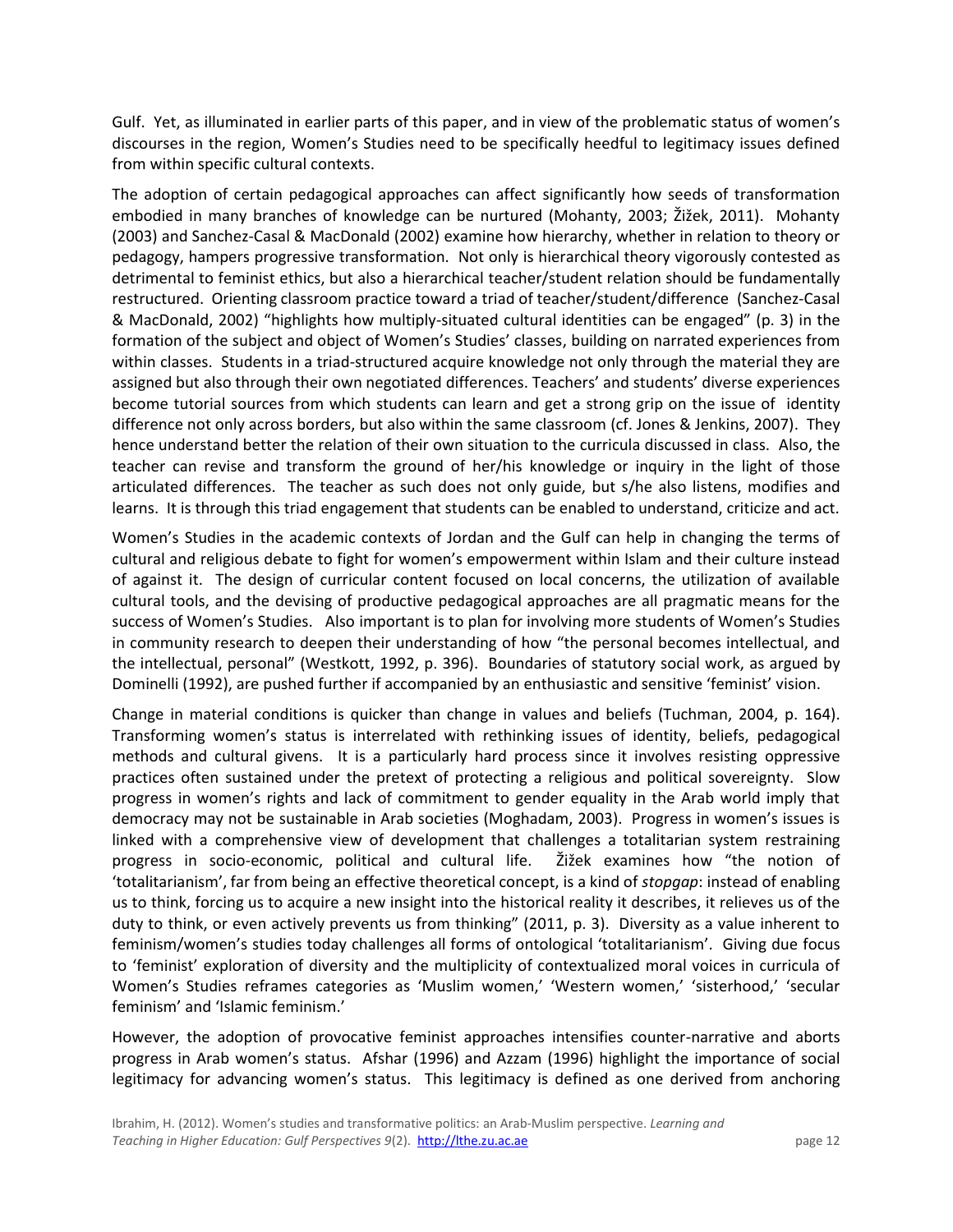women's transformative work on insightful readings of Islamic values and *Shari'a* laws. Islam, as an integral part of the Arab civilization and an essential value-system, cannot possibly be marginalized in development discourses within contexts like Jordan or the Gulf. The emerging contemporary political scene is only one among abundant evidence testifying to the above. Interestingly, political Islam emerges at times as the common enemy of both feminism and regimes, and at others as a tool manipulated by totalitarian authorities to sustain their regimes. Women's Studies is a suitable locus for encouraging a scholarship grounded in new re-readings of Islamic original sources, the divine revelation, prophetic tradition, and traditional Islamic juristic books.

Anchored on all the above engagements and considerations, Women's Studies does not only pave a legitimate ground for its sustenance within the academy, but also enables us to trim down resistance to women's empowerment as Western cultural imperialism. The legitimacy of its undertakings will naturally help to overcome a great deal of the administrative obstacles that hinder the enhancement of Women's Studies from within the university or oppose their existence in the first place. The success of modalities of Women's Studies at some Arab universities can promote the establishment of yet more within the academic institutions of the region. These can further expedite the rhythm of constructive change in the lives of Arab women, given the high esteem Arabs generally hold for education.

## **References**

Afshar, H. (1996). Islam and feminism: an analysis of political strategies. In M. Yamani (Ed.), *Feminism*  and Islam (pp. 197-216). Reading: Garnet Publishing Limited.

Ahmed, L. (1992). *Women and gender in Islam*. New Haven: Yale University Press.

Ahmed, L. (2000). *A border passage: from Cairo to America – a woman's journey*. New York: Penguin.

Ahmed, L. (2011). A *quiet revolution: the veil's resurgence, from the Middle East to America.* New Haven: Yale University Press.

Al-Atiyat, I. (2003). *The women's movement in Jordan*. Freie Universitat Berlin[. http://www.diss.fu](http://www.diss.fu-berlin.de/diss/receive/FUDISS_thesis_000000001001)[berlin.de/diss/receive/FUDISS\\_thesis\\_000000001001](http://www.diss.fu-berlin.de/diss/receive/FUDISS_thesis_000000001001)

Al-Qassemi, S.S. (2010). *The civil society movement in the Arab Gulf states*. Dubai School of Government.

<http://www.dsg.ae/En/News/NewsDescription.aspx?PrimenuID=6&CatID=30&mnu=Cat&NewsID=1033>

Al-Yousef, N. (2009). *The status of women in the Arab Gulf countries*. <http://faculty.ksu.edu.sa/NourahAlyousef/Publications/Women%20in%20the%20Gulf.pdf>

Azzam, M. (1996). Gender and the politics of religion in the Middle East. In Yamani (Ed., 1996).

Barlas, A. (2002). *Believing women in Islam: unreading patriarchal interpretations of the Qur'an*. Texas: University of Texas Press.

Bhabha, H.K. (1995). *The location of culture*. London: Routledge.

Brooks, C. (2010). Unidentified allies: intersections of feminist and transpersonal thought and potential contributions to social change. *The International Journal of Transpersonal Studies*, (Volume 29, Issue 2). (pp. 33-57)[. http://www.transpersonalstudies.org/ImagesRepository/ijts/Downloads/Brooks-1.pdf](http://www.transpersonalstudies.org/ImagesRepository/ijts/Downloads/Brooks-1.pdf)

Campbell, K. (Ed.), (1992). *Critical feminism: argument in the disciplines*. Buckingham: Open University Press.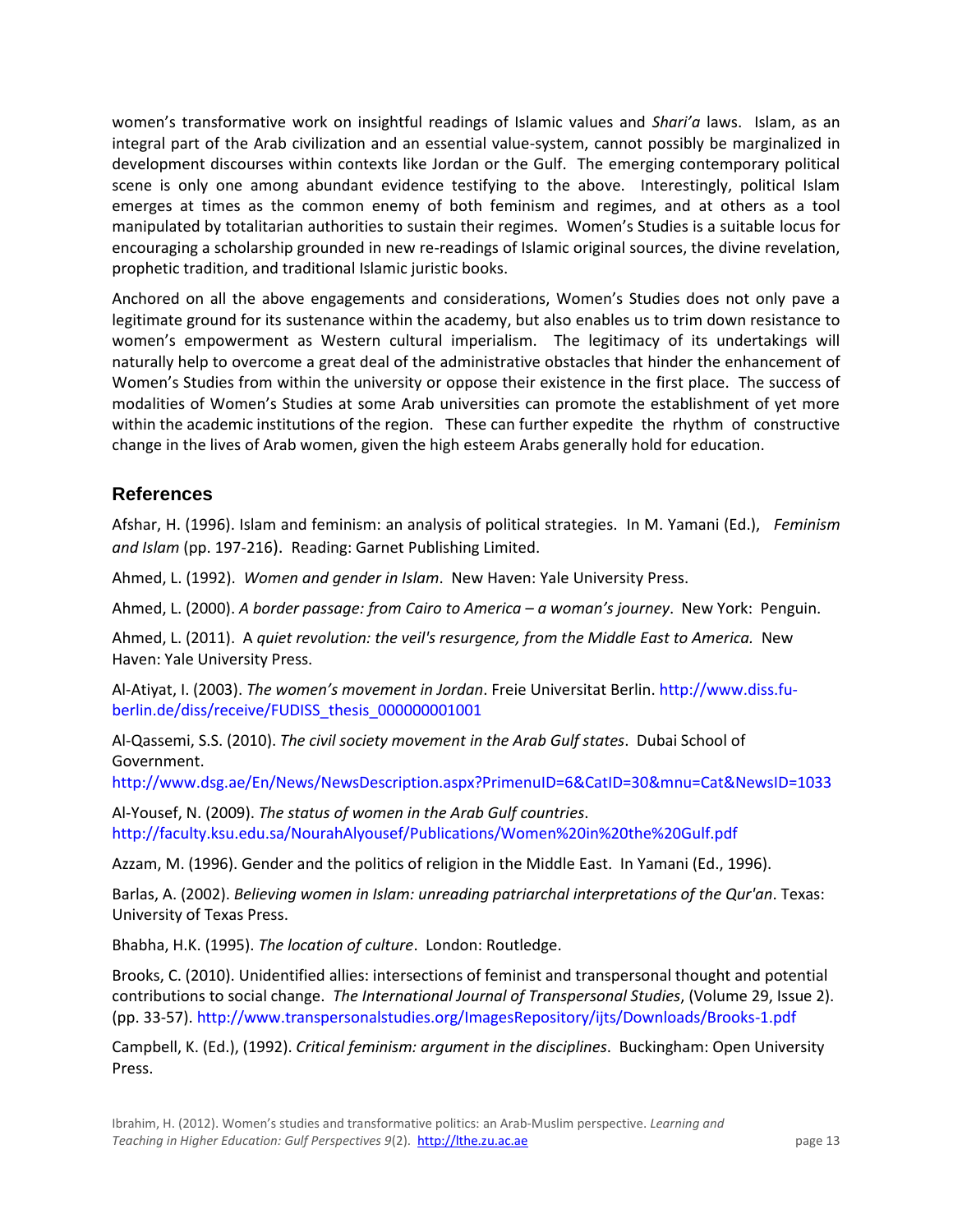Coleman, I. (2010). *Paradise beneath her feet: how women are transforming the Middle East*. New York: Random House.

Crothers, L. & Lockhart, C. (Eds.). (2000). *Culture and politics: a reader*. New York: Cambridge University Press.

Davis, R.C. & Schleifer, R. (1992). *Criticism and culture: the role of critique in modern literary theory*. Essex: Longman.

Di Stefano, C. (1990). Dilemmas of difference: feminism, modernity, and postmodernism. In Nicholson (Ed., 1990).

Dominelli, L. (1992). More than a method: feminist social work. In Campbell, K. (Ed.).

Eagleton, M. (Ed.). (1991). *Feminist literary criticism*. London: Longman.

Economist Intelligence Unit (2009)*. The GCC in 2020: the Gulf and its people*. Accessed 20 August 2012 at <http://graphics.eiu.com/upload/eb/Gulf2020part2.pdf>

El-Haddad, Y. (2003). *Major trends affecting families in the Gulf countries*. Accessed 20 August 2012 at <http://www.un.org/esa/socdev/family/Publications/mtelhaddad.pdf>

Elnaggar, A. (2007). The status of Omani women in the ICT sector. *International Journal of Education and Development using Information and Communication Technology 3*(3), 4-15. Accessed 20 August 2012 at<http://ijedict.dec.uwi.edu/include/getdoc.php?id=2228&article=320>

Enloe, C. (2004). *The curious feminist: searching for women in a new age of empire.* California: University of California Press.

Euben, R.L. & Zaman, M.Q. (Eds.). (2009). *Princeton readings in Islamist thought: texts and contexts from Al-Banna to Bin Laden*. Princeton: Princeton University Press.

Flax, J. (1990). Postmodernism and gender relations in feminist theory. In Nicholson (Ed., 1990).

Frazer, N. & Nicholson, L.J. (1990). Social criticism without philosophy: an encounter between feminism and postmodernism. In Nicholson (1990).

Gambetti, Z. (2009). Conflict, "commun-ication" and the role of collective action in the formation of public spheres. In Shami (2009).

Golley, N. Al-H. (2004). *Reading Arab women's autobiographies: Shahrazad tells her story.* Texas: University of Texas Press.

Harding, S. (1990). Feminism, science and the anti-Enlightenment critique. In Nicholson (1990).

Hekman, S. (1995). *Moral voices, moral selves: Carol Gilligan and feminist moral theory*. Cambridge: Polity Press.

Huyssen, A. (1991). *Mapping the postmodern*. In Nicholson (1990).

Ibrahim, H. (2000). *Tales of two houses: a comparative study between some Arab and British feminist novels*. PhD thesis. University of Kent at Canterbury, UK.

A] قراءة نقدية لـ خا*رج السّرب: بحث في النّسويّة الإسلاميّة الرافضة وإغراءات الحرية* لفهمي جدعانّ .(2011) .Ibrahim, H critique of *Outside the flock: a study of the dissident Islamic feminism and the temptations of freedom* by Fehmi Jada'an].العرب الكتاب اتحاد :عمان .264 مجلذ .أفكار .149-136 .] *Afkar, 264*, 136-149. Amman: The Arab Writers Union].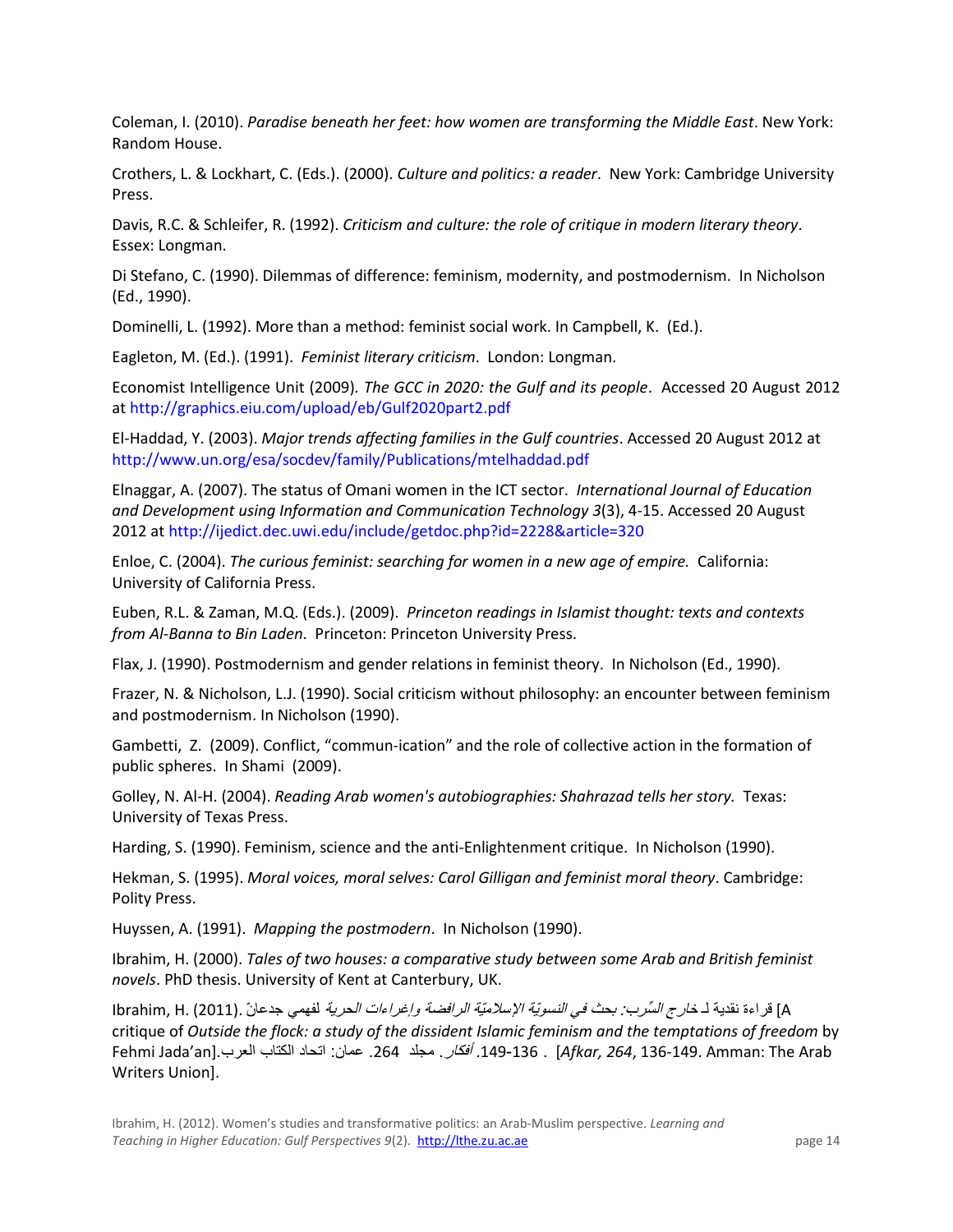Ibrahim, H. (2012). ومحاذين العامية: مخاوف ومحاذين . (10-51 ،10 إن النسوية الإسلامية: مخاوف ومحاذين . [10-61] ا سائيّالن االتحاد منشىراث :عمان] *Al-Rozana, 10*, 51-64. Amman: Women's Union Publications].

of study of خارج السّرب: بحث في النسويّة الإسلاميّة الرافضة وإغراءات الحرية .(2010) .Jada'an, F. (2010 *dissident Islamic feminism and the temptations of freedom].* والنشر لألبحاث تّالعربي الشبكت :بيروث] Beirut: Arab Network for Research and Publication].

Jones, A. & Jenkins, K. (2007). Cross-cultural engagement in higher education classrooms: a critical view of dialogue. In D. M. Palfreyman & D. McBride (Eds.), *Learning and teaching across cultures in higher education*. London: Palgrave Macmillan.

Kamuf, P. (1991). Replacing feminist criticism. In M. Eagleton, (Ed.), *Feminist literary criticism* (pp. 53- 60). London: Longman.

Kelly, S. (2011). *Overview essay: recent gains and new opportunities for women's rights in the Gulf Arab states*. Freedom House.

Koorosh, R. (2012). Working women in the Gulf Cooperation Council. *Cass Knowledge,16*. Accessed 12 August 2012 at [http://www.cassknowledge.com/inbusiness/feature/working-women-gulf-cooperation](http://www.cassknowledge.com/inbusiness/feature/working-women-gulf-cooperation-council)[council](http://www.cassknowledge.com/inbusiness/feature/working-women-gulf-cooperation-council)

Krause, W. (2009). *Gender and participation in the Arab Gulf*. Centre for the Study of Global Governance.<http://www2.lse.ac.uk/government/research/resgroups/kuwait/documents/Krause.pdf>

LeVine, M. & Salvatore, A. (2009). Religious mobilization and the public sphere: reflections on alternative genealogies. In Shami (2009).

Lowe, M. & Benston, M. (1991). The uneasy alliance of feminism and academia. In S. Gunew, (Ed.), *A reader in feminist knowledge* (pp. 48-61). London: Routledge.

MacCabe, C. (1987). Foreword to *In Other Worlds* by Spivak. In Spivak (1987).

Mahmood, S. (2005). *Politics of piety: the Islamic revival and the feminist subject.* Princeton: Princeton University Press.

Mahmood, S. (2009). Religious reason and secular affect: an incommensurable divide*? Critical Inquiry 35*(4), 836-862.

Mikdashi, M. (2012). *How not to study gender in the Middle East*. Accessed 21 March 2012 at <http://www.jadaliyya.com/pages/index/4775/how-not-to-study-gender-in-the-middle-east>

Mir-Hosseini, Z. (2010). *Interview with Ziba Mir Hosseini: understanding Islamic feminism*/ Interviewer Y. Sikand [transcript]. 07 February, 2010. Accessed 20 August 2012 at

[http://www.theamericanmuslim.org/tam.php/features/articles/interview\\_with\\_ziba\\_mir\\_hosseini\\_und](http://www.theamericanmuslim.org/tam.php/features/articles/interview_with_ziba_mir_hosseini_understanding_islamic_feminism/0017908) [erstanding\\_islamic\\_feminism/0017908](http://www.theamericanmuslim.org/tam.php/features/articles/interview_with_ziba_mir_hosseini_understanding_islamic_feminism/0017908)

Mir-Hosseini, Z. (2011). Beyond 'Islam' vs. 'feminism'. *IDS Bulletin 42*(1). January 2011. Oxford: Blackwell Publishing. Accessed 20 August 2012 at [http://www.zibamirhosseini.com/documents/mir](http://www.zibamirhosseini.com/documents/mir-hosseini-article-beyond-islam-vs-feminism--2011.pdf)[hosseini-article-beyond-islam-vs-feminism--2011.pdf](http://www.zibamirhosseini.com/documents/mir-hosseini-article-beyond-islam-vs-feminism--2011.pdf)

Moghadam, V. M. (2004). *Towards gender equality in the Arab/Middle East region: Islam, culture, and feminist activism.* United Nations Development Programme. Accessed 20 August 2012 at [http://hdr.undp.org/docs/publications/background\\_papers/2004/HDR2004\\_Valentine\\_Moghadam.pdf](http://hdr.undp.org/docs/publications/background_papers/2004/HDR2004_Valentine_Moghadam.pdf)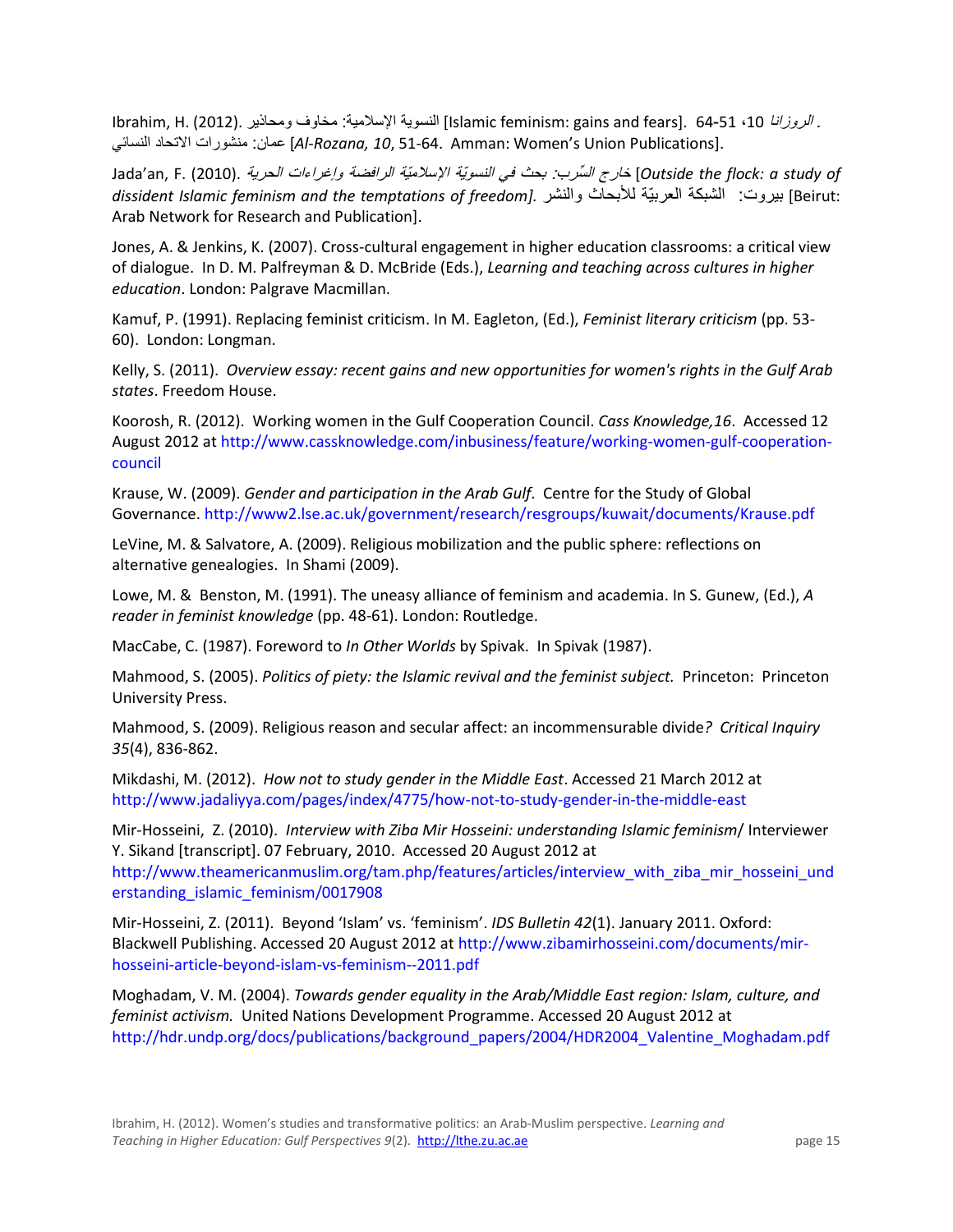Mohanty, C. T. (1991). Introduction: Cartographies of struggle: Third World women and the politics of feminism. In C. Mohanty, A. Russo, & L. Torres (Eds.), *Third World women and the politics of feminism* (pp.1-47). Bloomington: Indiana University Press.

Mohanty, C.T. (2003). *Feminism without borders: decolonizing theory, practicing solidarity*. USA: Duke University Press.

Mutahhari, M. (2009). The human status of woman. In Euben & Zaman (2009).

Nazir, S. & Tomppert, L. (Eds.). (2005). *Women's Rights in the Middle East and North Africa: Citizenship and Justice*. Maryland: Rowman & Littlefield.

Nicholson, L. J. (Ed., 1990). *Feminism/Postmodernism*. London: Routledge.

Rosen, R. (2006). *The world split open: how the modern women's movement changed America.* New York: Penguin.

Rylance, R. (1992). Fellow-travelling with feminist criticism. In Campbell, K. (Ed.).

Sabbagh, A. (2005). *The Arab states: enhancing women's political participation*. www.idea.int/publications/wip2/upload/Arab\_World.pdf

Said, E. (1993). *Culture and Imperialism*. London: Chatto & Windus.

Sanchez-Casal, S. & MacDonald, A.A. (2002). Introduction: feminist reflections on the pedagogical relevance of identity. In S. Sanchez-Casal & A. A. MacDonald (Eds.), *Twenty-first century feminist classrooms: pedagogies of identity and difference*. New York: Palgrave Macmillan.

Shami, S. (Ed.). (2009). *Publics, politics and participation: locating the public sphere in the Middle East and North Africa*. New York: Social Science Research Council.

Spivak, G.C. (1987). *In other worlds: essays in cultural politics*. London, Routledge.

Tuchman, G. (2000). The symbolic annihilation of women in the mass media. In L. Crothers. & C. Lockhart (Eds.), *Culture and politics: a reader* (pp. 150-174). New York: Library of Congress.

Weedon, C. (2004). *Feminist practice and poststructuralist theory*. Oxford: Blackwell.

Westkott, M. (1992). Women's Studies as a strategy for change: between criticism and vision. In M. Humm, (Ed.), *Modern feminisms: political, literary, cultural* (pp. 394-397). New York: Columbia University Press.

Whelehan, I. (1995). *Modern feminist thought: from the second wave to 'post-feminism'*. Edinburgh: Edinburgh University Pres s.

*Women in Islamic societies: a selected review of social scientific literature.* (2005). A Report Prepared by the Federal Research Division, Library of Congress under an Interagency Agreement with the Office of the Director of National Intelligence/National Intelligence Council (ODNI/ADDNIA/NIC) and Central Intelligence Agency/Directorate of Science & Technology. Accessed 20 August 2012 at http://www.loc.gov/rr/frd/pdf-files/Women\_Islamic\_Societies.pdf

International Federation for Human Rights (2010). *Women's rights in the United Arab Emirates (UAE)*. Accessed 20 August 2012 at [http://www.fidh.org/IMG//pdf/UAE\\_summaryreport\\_for\\_CEDAW.pdf](http://www.fidh.org/IMG/pdf/UAE_summaryreport_for_CEDAW.pdf)

Yamani, M. (Ed.). (1996). *Feminism and Islam: legal and literary perspectives*. Reading: Garnet Publishing.